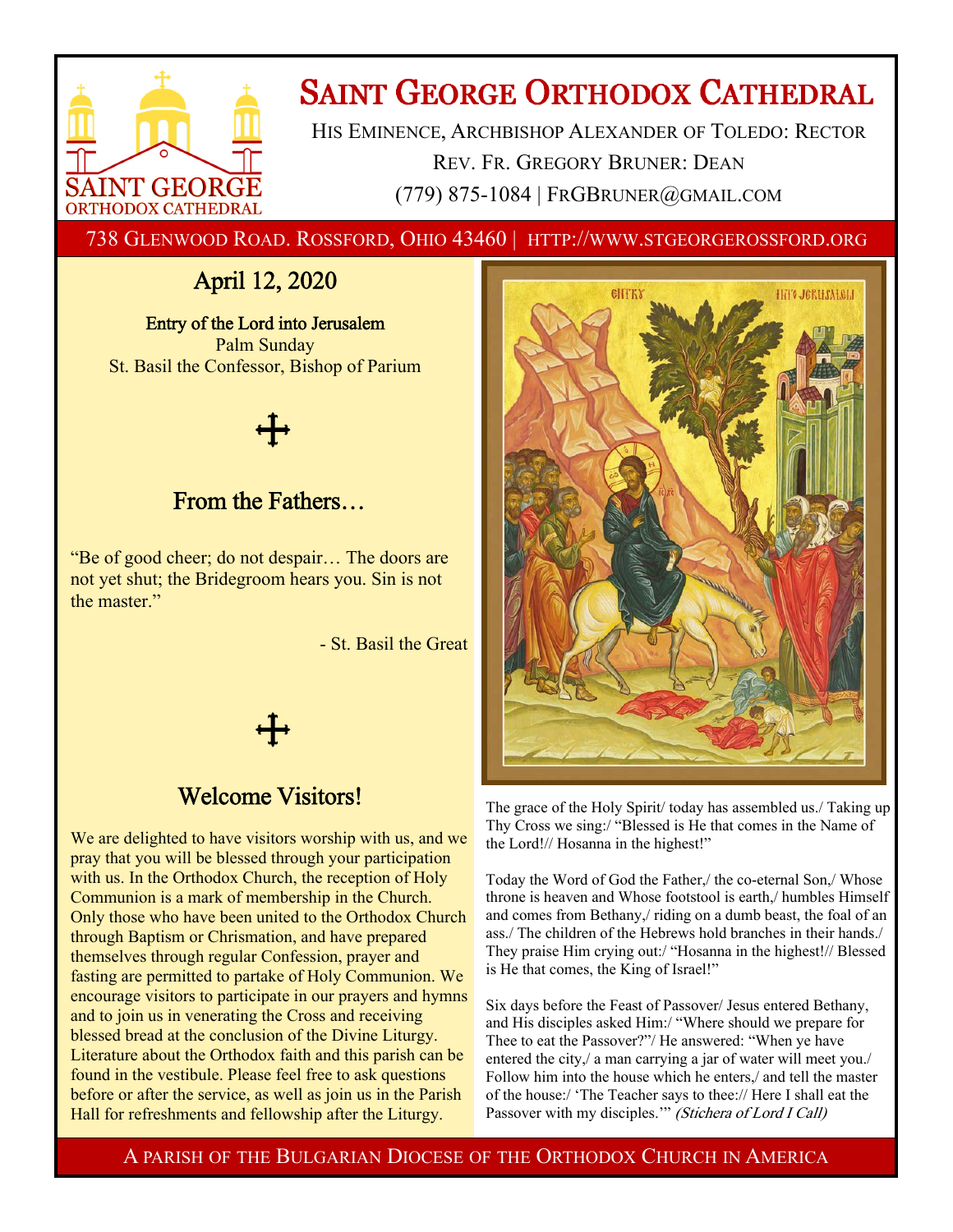## TODAY'S WORSHIP - HYMNS AND SCRIPTURE READINGS

#### Palm Sunday Troparion in Tone 1

By raising Lazarus from the dead before Thy passion,/ Thou didst confirm the universal resurrection, O Christ God./ Like the children with the palms of victory,/ we cry out to Thee, O Vanquisher of Death:/ "Hosanna in the highest!// Blessed is He that comes in the Name of the Lord."

Glory to the Father and to the Son and to the Holy Spirit.

#### Palm Sunday Troparion in Tone 4

When we were buried with Thee in baptism, O Christ God,/ we were made worthy of eternal life by Thy Resurrection./ Now we praise Thee and sing:/ "Hosanna in the highest!// Blessed is He that comes in the Name of the Lord!"

Now and ever and unto ages of ages. Amen.

#### Palm Sunday Kontakion in Tone 6

Sitting on Thy throne in Heaven,/ carried on a foal on earth, O Christ God,/ accept the praise of angels and the songs of children, who sing:// "Blessed is He Who comes to recall Adam!"

#### Epistle: Philippians 4:4-9

Rejoice in the Lord always. Again I will say, rejoice! Let your gentleness be known to all men. The Lord is at hand. Be anxious for nothing, but in everything by prayer and supplication, with thanksgiving, let your requests be made known to God; and the peace of God, which surpasses all understanding, will guard your hearts and minds through Christ Jesus.

Finally, brethren, whatever things are true, whatever things are noble, whatever things are just, whatever things are pure, whatever things are lovely, whatever things are of good report, if there is any virtue and if there is anything praiseworthy – meditate on these things. The things which you learned and received and heard and saw in me, these do, and the God of peace will be with you.

#### Gospel: John 12:1-18

Then, six days before the Passover, Jesus came to Bethany, where Lazarus was who had been dead, whom He had raised from the dead. There they made Him a supper; and Martha served, but Lazarus was one of those who sat at the table with Him. Then Mary took a pound of very costly oil of spikenard, anointed the feet of Jesus, and wiped His feet with her hair. And the house was filled with the fragrance of the oil.

But one of His disciples, Judas Iscariot, Simon's son, who would betray Him, said, Why was this fragrant oil not sold for three hundred denarii and given to the poor? This he said, not that he cared for the poor, but

because he was a thief, and had the money box; and he used to take what was put in it.

But Jesus said, "Let her alone; she has kept this for the day of My burial. For the poor you have with you always, but Me you do not have always."

Now a great many of the Jews knew that He was there; and they came, not for Jesus' sake only, but that they might also see Lazarus, whom He had raised from the dead. But the chief priests plotted to put Lazarus to death also, because on account of him many of the Jews went away and believed in Jesus.

The next day a great multitude that had come to the feast, when they heard that Jesus was coming to Jerusalem, took branches of palm trees and went out to meet Him, and cried out: "Hosanna! 'Blessed is He who comes in the name of the LORD!' The King of Israel!" Then Jesus, when He had found a young donkey, sat on it; as it is written: "Fear not, daughter of Zion; behold, your King is coming, sitting on a donkey's colt."

His disciples did not understand these things at first; but when Jesus was glorified, then they remembered that these things were written about Him and that they had done these things to Him.

Therefore the people, who were with Him when He called Lazarus out of his tomb and raised him from the dead, bore witness. For this reason the people also met Him, because they heard that He had done this sign.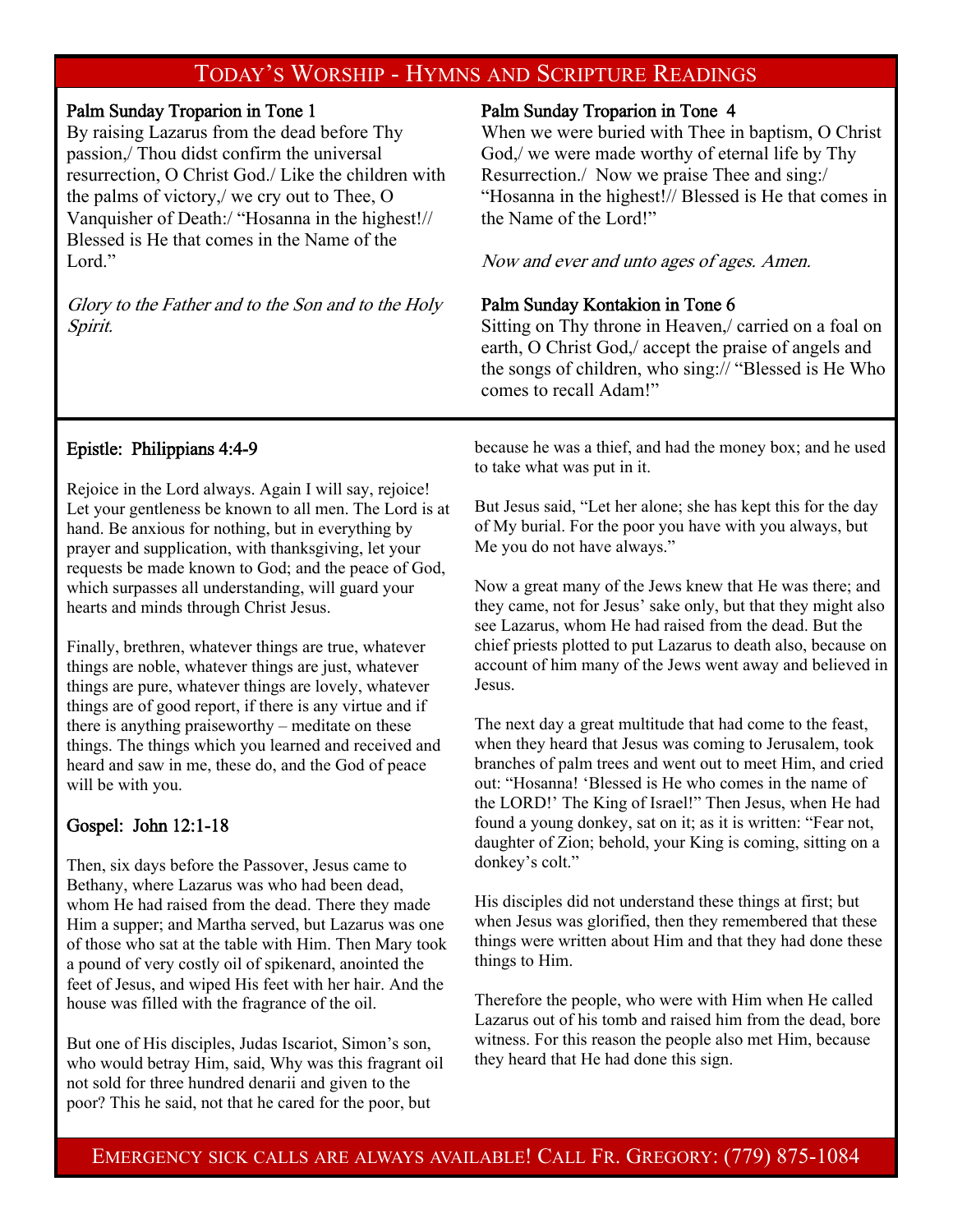### THIS WEEK AND LIFE IN CHRIST

#### Sunday, April 12th 10:00 AM Divine Liturgy (Live Stream)

Entry of Our Lord into Jerusalem Palm Sunday St. Basil the Confessor Philippians 4:4-9, John 12:1-18

#### Monday, April 13th Great and Holy Monday

 $\overline{a}$ 

 $\overline{a}$ 

 $\overline{a}$ 

 $\overline{a}$ 

Hieromartyr Artemon the Presbyter of Laodicea Exodus 1:1-20, Job 1:1-12, Matthew 24:3-35

#### Tuesday, April 14th 6:00 PM Bridegroom Matins (Livestream) Great and Holy Tuesday

St. Martin the Confessor, Pope of Rome Exodus 2:5-10, Job 1:13-22, Matthew 24:36-26:2

#### Wednesday, April 15th Great and Holy Wednesday

Martyrs Basilissa and Anastasia of Rome Exodus 2:11-22, Job 2:1-10, Matthew 26:6-16

#### Thursday, April 16th 10:00 AM Vesperal Liturgy (Livestream) Great and Holy Thursday

Virgin-Martyrs Agape, Irene, and Chionia in Illyria Exodus 19:10-19, Job 38:1-23, 42:1-5, Isaiah 50:4-11 1 Cor. 11:23-32, Composite Gospel Readings

#### Friday, April 17th 6:00 PM Burial Vespers (Livestream) Great and Holy Friday

Hieromartyr Simeon, Bishop of Persia 1 Corinthians 1:18-2:2, Composite Gospel Readings

#### Saturday, April 18th 3:00 PM Vesperal Liturgy (Livestream) Great and Holy Saturday

Ven. John, disciple of Ven. Gregory of Decapolis Romans 6:3-11, Matthew 28:1-20

#### Sunday, April 19th 10:00 AM Divine Liturgy (Live Stream) HOLY PASCHA - RESURRECTION OF CHRIST Acts 1:1-8, John 1:1-17



#### New: Secure & Mobile Giving Made Easy

St. George Cathedral has set up a new method for you to give to the church. Tithe.ly is a web-based giving platform that allows you to give to the church using your smart phone, tablet or computer. You can set up a recurring payment



from your checking account (ACH or eCheck,) debit card or credit cards (VISA, MasterCard, AMEX, or ApplePay) Payments can be one time or repeated. You can also create an account or give as a guest without having an account.

#### Why are we introducing a new way of giving?

Due to the ongoing pandemic, the Cathedral's income has decreased due to people not being able to attend church and make their weekly contribution and hall rentals have been cancelled or postponed. However, we have been able to introduce livestreaming of the services and we now have new people tuning in! Online giving provides an opportunity for those unable to physically come to church to continue to make their offering to be able to help sustain our parish financially.

#### Do I have to give online?

Absolutely not. If you are happy with your current giving plan, whether through weekly envelopes or through direct check through your bank, there will not be any changes!

#### Is my online giving tax deductible?

Yes! Your gift to the church is tax-deductible regardless of which method you use.

#### Why use a method that costs the Cathedral money?

Because, quite frankly, some money is better than no money! If the choice is to receive a slightly smaller donation because of fees rather than not receive a donation at all, we will happily pay a small fee to provide a convenient and easy giving option.

To maximize the impact of your donation, and for the sake of transparency, here are our available giving methods and the associated fees that we pay for each of them:

| <b>GIVING METHOD</b>            | <b>CATHEDRAL'S COST</b> |
|---------------------------------|-------------------------|
| Check/Direct Bank Check         | Free                    |
| <b>From Bank Account Online</b> | $1\% + \$0.30$          |
| Debit/Credit Card Online        | $2.9\% + $0.30$         |

#### Examples:

Check/Direct Bank Check: \$100 donated —> \$100 received Bank Account Online: \$100 donated -> \$98.70 received Debit/Credit Card Online: \$100 donated —> \$96.80 received

Tithe.ly Cover the fees<sup>TM</sup> enables the giver to cover the per transaction cost associated with online giving. This results in the Cathedral paying less for each online gift received. Example: \$103.20 donated —> \$100 received

HAVE A QUESTION OR NEED TO CHAT? CALL OR EMAIL FR. GREGORY.